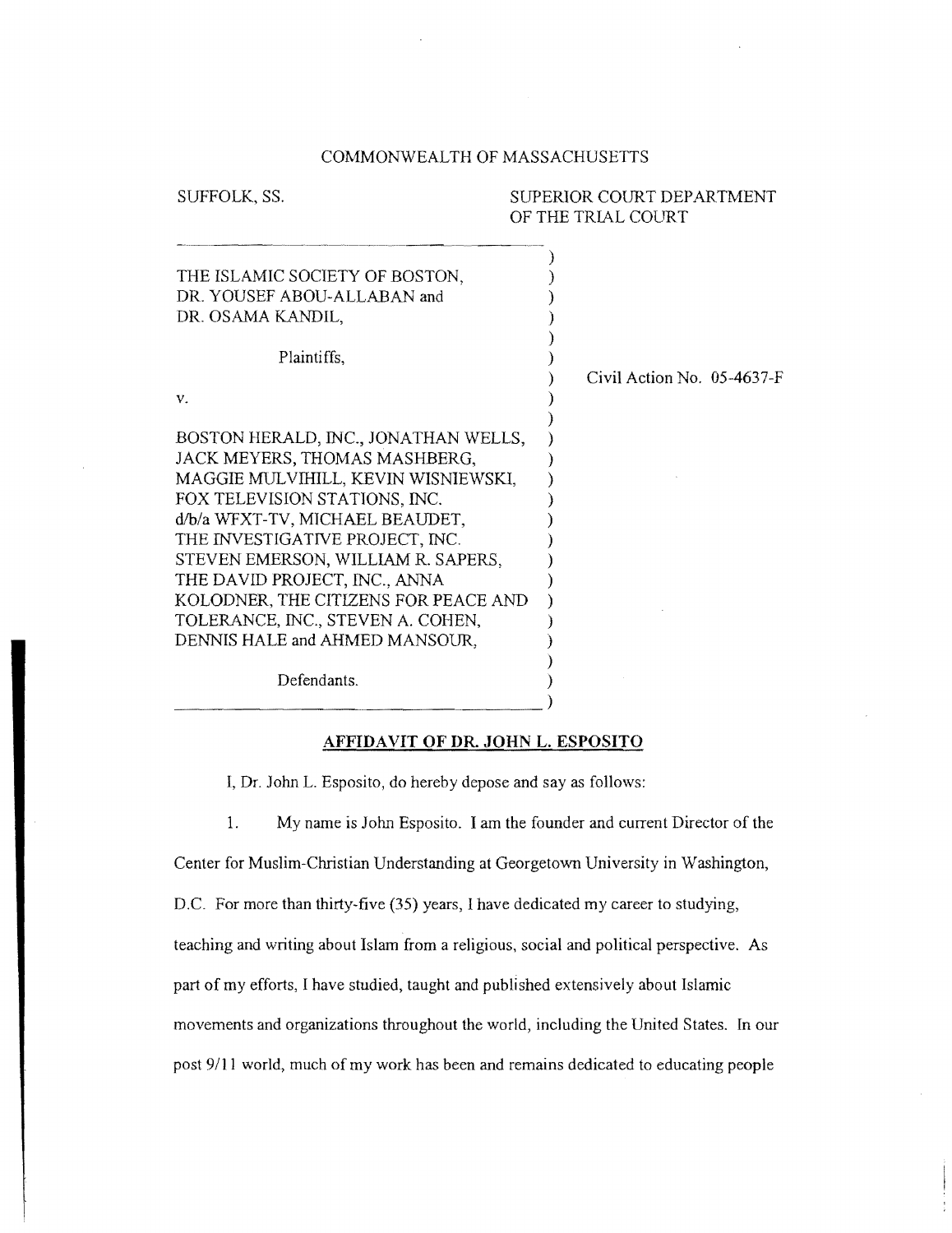Muslim and non-Muslim world. He was an invited guest of both the Bush and Clinton White Houses.

39. In 1996, when Hilary Clinton decided to host the first ever White House reception to celebrate the end of Ramadan (called the Iftar), Mrs. Clinton asked Mr. Alamoudi to prepare the guest list.

40. Mr. Alamoudi's 2004 criminal conviction had nothing to do with Islam or terrorism. He was convicted of doing business with Libya in violation of an economic embargo.

#### Sheikh Yussef AI-Qaradawi

41. The Defendants' statements that Sheikh Yussef AI-Qaradawi is a radical supporter of Islamic terrorism and that any association by the ISB or its leaders with him makes the ISB radical and a supporter of terrorism is misleading and fails to deal accurately with who Sheikh Yussef AI-Qaradawi is and how he is regarded in the Muslim world and the West. These statements were made as "proof' of the broader attack by these Defendants that the ISB and its leaders have ties to radical Islam and terrorism.

42. Sheikh Yussef Al-Qaradawi is a prominent and influential religious leader in the Muslim world. He lives in Qatar and appears weekly on television in the Middle East on his program Al-Shariaa wa AI-Haya (Islamic Law and Life). His website describes him as the most prominent voice of moderation in Islam (wasatiyya), building bridges between traditionalists and modernizers.

43. In January, 2004, Sheikh Qaradawi was one of the primary speakers at the US-Islamic World Forum in Qatar, along with Bill Clinton and the United States' former ambassador to the United Nations, Richard Holbrookc.

20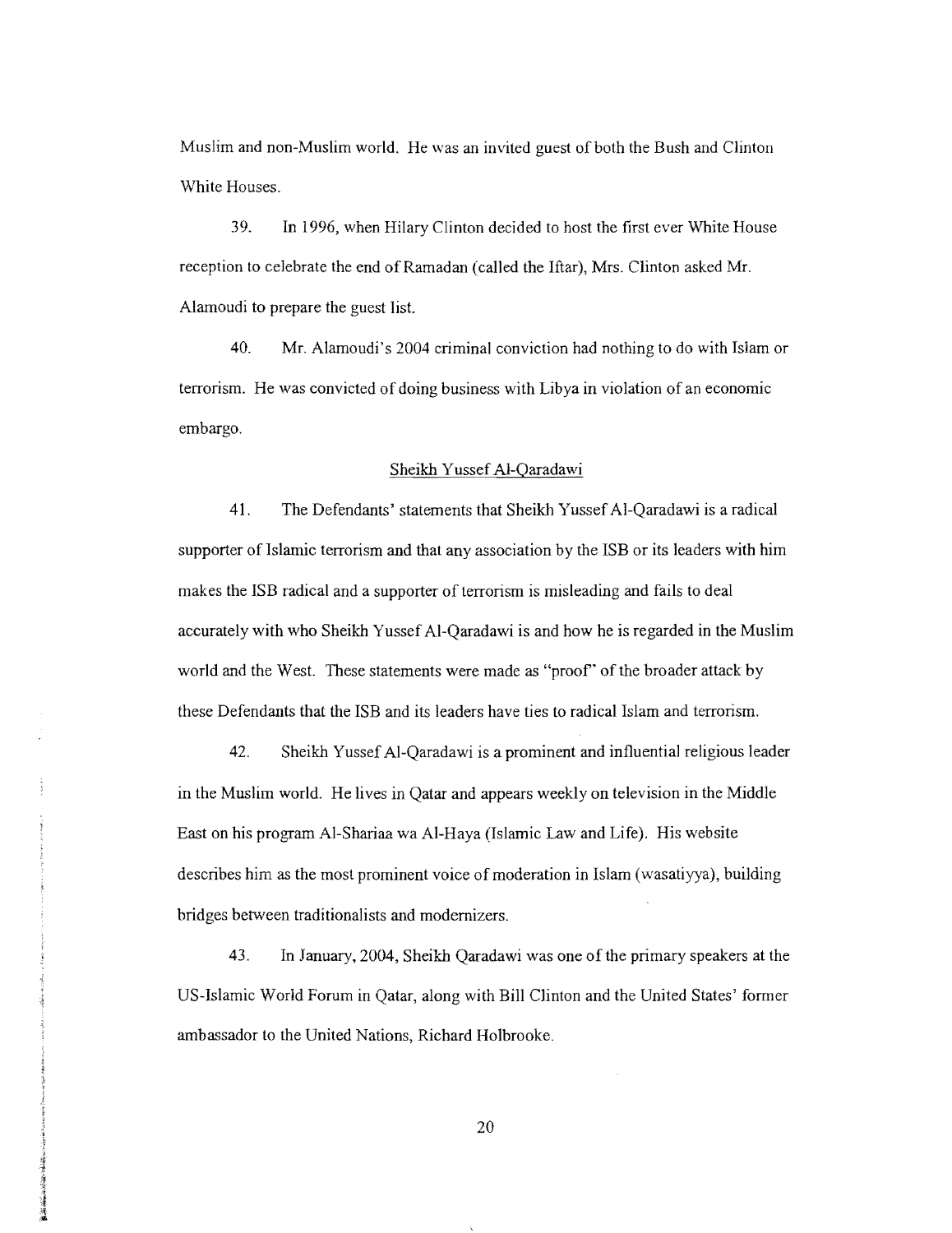44. In July, 2004, Ken Livingstone, the Mayor of London, referred to Sheikh Qaradawi as a well-respected moderate "who preaches moderation and tolerance to all faiths throughout the world." A true and accurate copy of the July 12, 2004 BBC News article where the Mayor was quoted is attached hereto as Exhibit C. The umbrella organization over which most of the Muslim organizations in Britain are affiliated, The Muslim Counsel of Britain, has described Sheikh Qaradawi as "the most authoritative Islamic scholar in the world today."

45. Following Sheikh Qaradawi's visit to London in 2004, Mayor Livingstone published a twenty-three (23) page dossier responding directly to the incomplete and/or inaccurate statements made about Sheikh Qaradawi in connection with his visit. I note that the Defendants recycle here many of the same incorrect and misleading contentions made by Sheikh Qaradawi's critics in London. A true and accurate copy of the Dossier is attached hereto as Exhibit D. The Dossier addresses directly, with documentary proof, the suggestion that Sheikh Qaradawi is anti-Semetic, anti-woman and anti-democratic, among other things. I am quoted in the Dossier at page 9.

46. As noted in the Dossier, Sheikh Qaradawi has repeatedly condemned al-Qaeda and even urged Muslims to give blood after the September  $11<sup>th</sup>$  attacks. At the time, he issued a Fatwa (or religious ruling) declaring:

Islam, the religion of tolerance, holds the human soul in high esteem, and considers the attack against innocent human beings a grave sin, this is backed by the Qur'anic verse which reads:

Who so ever kills a human being for other than manslaughter or corruption in the earth, it shall be as ifhe has killed all mankind, and who so ever saves the life of one, it shall be as ifhe had saved the life of all mankind," (AI-Ma'dah:32).

A true and accurate copy of this Fatwa is attached hereto as  $Exhibit E$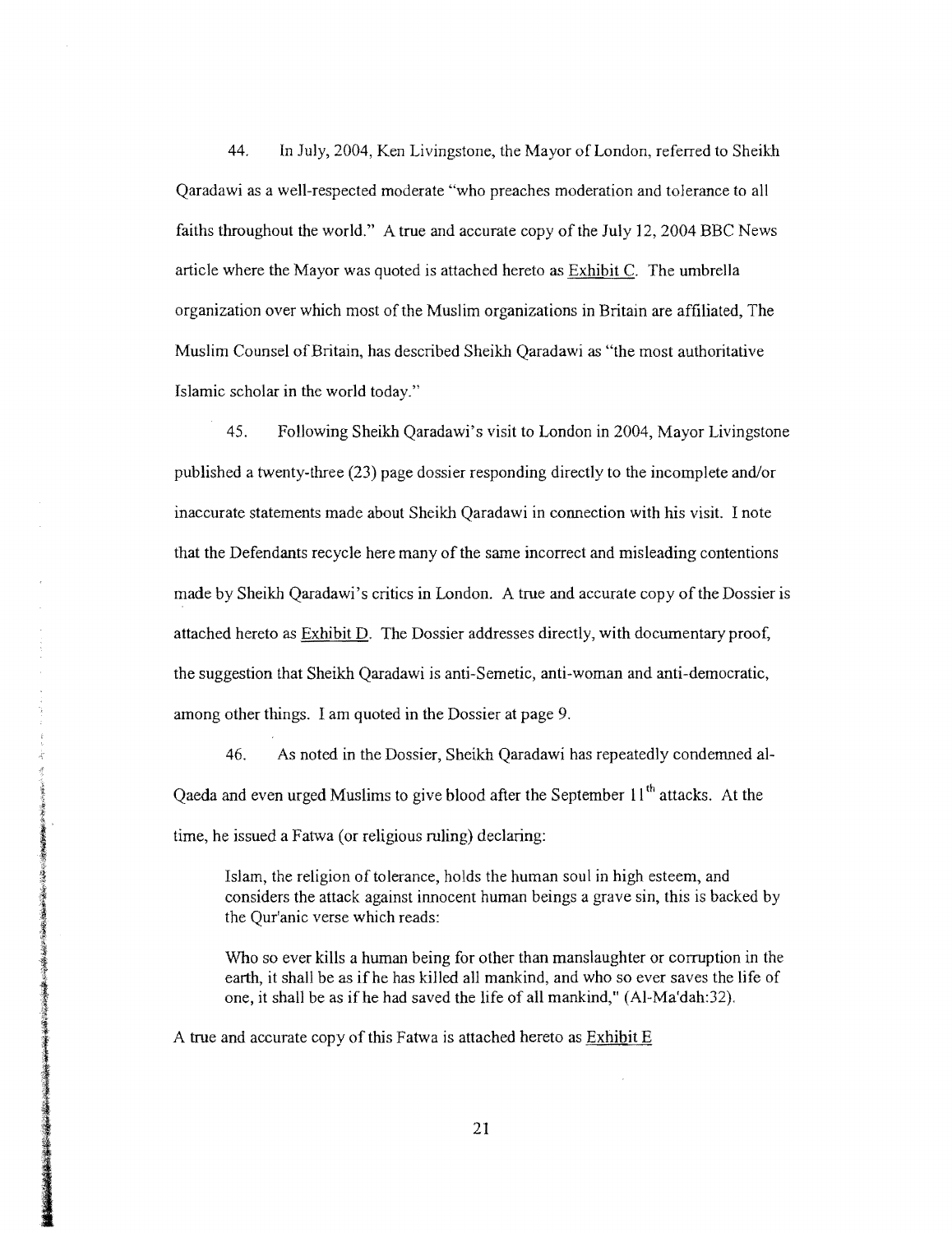47. In fact, after September 11<sup>th</sup>, the United States Department of State prepared and circulated a brochure quoting extensively from Sheikh Qaradawi in a favorable manner. Sheikh Qaradawi's photograph and Fatwa appear on page three of the brochure, immediately following quotes from President Bush. A true and accurate copy of the brochure is attached hereto as Exhibit F.

48. After the Bali bombings in 2002, Shiekh Qaradawi called the attacks barbaric and immoral.

49. Sheikh Qaradawi issued a Fatwa in support of the United States' invasion of Afghanistan and urged Muslims to join the coalition, even if it meant fighting against fellow Muslims (in that case, the Taliban) in Afghanistan.

50. Sheikh Qaradawi has condemned all hostage-taking, particularly hostage taking in Iraq, saying it is banned under Islamic law. See Exhibit D, pp. 7-8.

51. Sheikh Qaradawi has issued Fatwas against the United States' invasion of Iraq. In August, 2003, he was one of ninety-three (93) prominent Muslim figures who called upon Muslims around the world to support the resistance against the United States' occupying forces in Iraq. He has made clear that Iraqis and Muslims have the right to defend themselves against what he perceives to be an invading army. Sheikh Qaradawi is not alone in his criticism of the United States' invasion of Iraq. Most mainstream Christian religious leaders (Catholic and Protestant) also oppose the war.

52. After a dispute arose as to whether Sheikh Qaradawi had actually condemned the killing of civilians in Iraq, he made clear, through a September, 2004 letter he wrote to AI-Hayat newspaper in London, that he never issued any such ruling. He has specifically said:

医赤螺属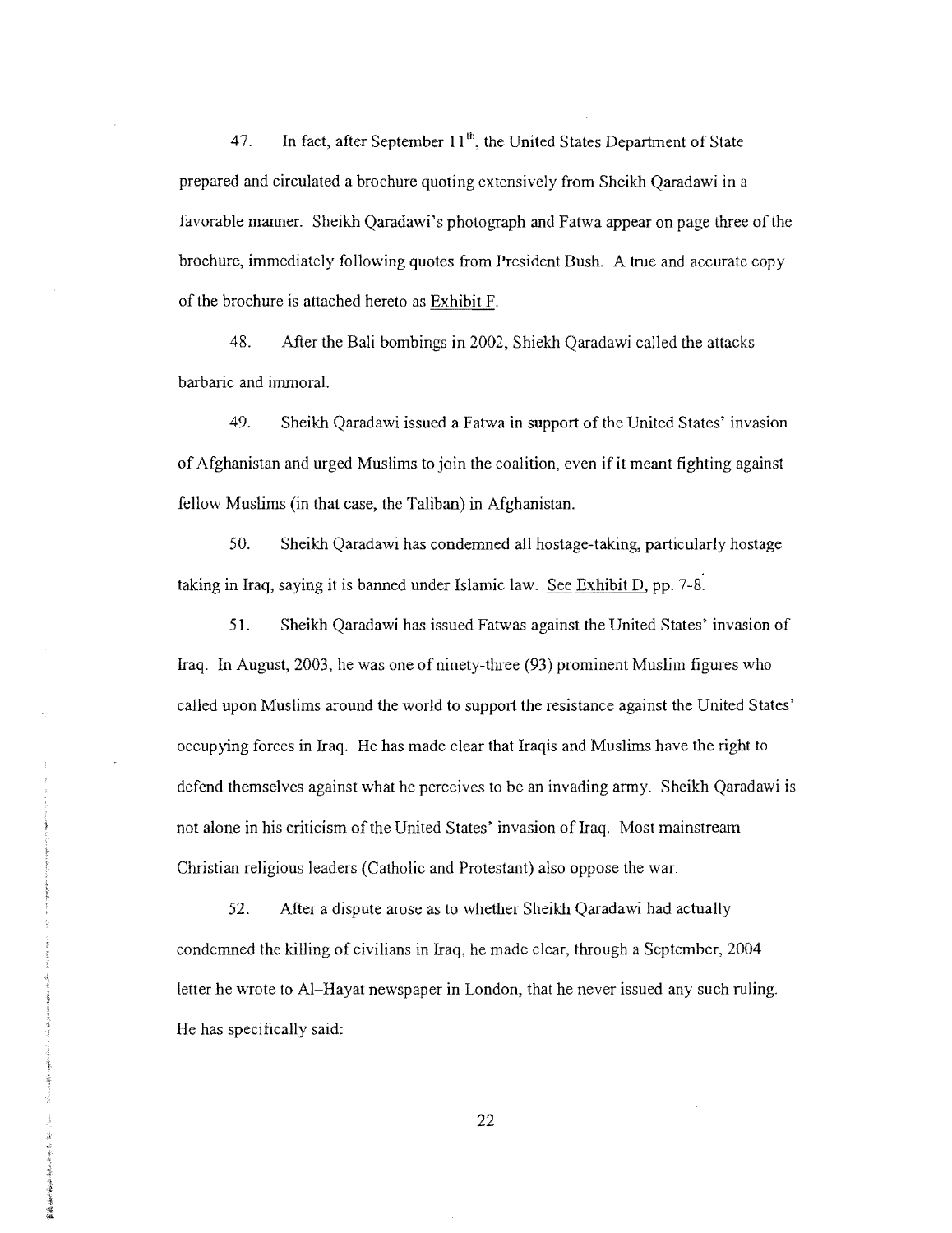I have not published a Fatwa on this issue. At the Egyptian Journalists' Union a few days ago I was asked about the pennissibility of fighting against the occupation in Iraq, and I answered that it is pennitted. Afterwards I was asked concerning the American civilians in Iraq and I merely responded with the question – are there American civilians in Iraq? It is a matter of common knowledge that in Fatwas such as these I do not use the word 'killing' but rather I say 'struggle,' which is a more comprehensive word than the word 'killing' and whose meaning is not necessarily to kill. In addition, I have condemned the taking of hostages on a number of occasions in the past and have demanded that they be released and that thejr lives *not* be threatened.

A true and accurate copy of Sheikh Qaradawi's comments are attached hereto as Exhibit G. Moreover, Mayor Livingstone's Dossier correctly notes that a leading Arab journalist obtained a tape recording of Sheikh Qaradawi's alleged remarks about the killing of civilians in Iraq and confinned that Qaradawi's remarks had been completely misrepresented. See Exhibit D, p. 12.

53. Sheikh Qaradawi has received the greatest criticism, and caused the greatest controversy in the United States for his views on suicide bombings against Israel. I wish to make clear that I do not support his position on suicide bombings and I understand that the ISB does not support his position either. Sheikh Qaradawi has said "Islam never allows a Muslim to kill the innocent and the helpless." Nevertheless, he claims that Palestinian suicide bombings "are not in any way included in the framework ofprohibited terrorism, even if the victims include some civilians." He has explained that this is so because Israel is "a society of invaders" and that "when Palestinians face such unjust aggression, they tend to stem bloodletting and destruction and not to claim the lives of innocent civilians."

54. Sheikh Qaradawi has repeatedly denied that his position on suicide bombings in Israel makes him anti-Semetic or anti-Jewish. He has stated: "we do not hold any enmity toward Jews" and "Judaism is regarded as a message with a divine orgin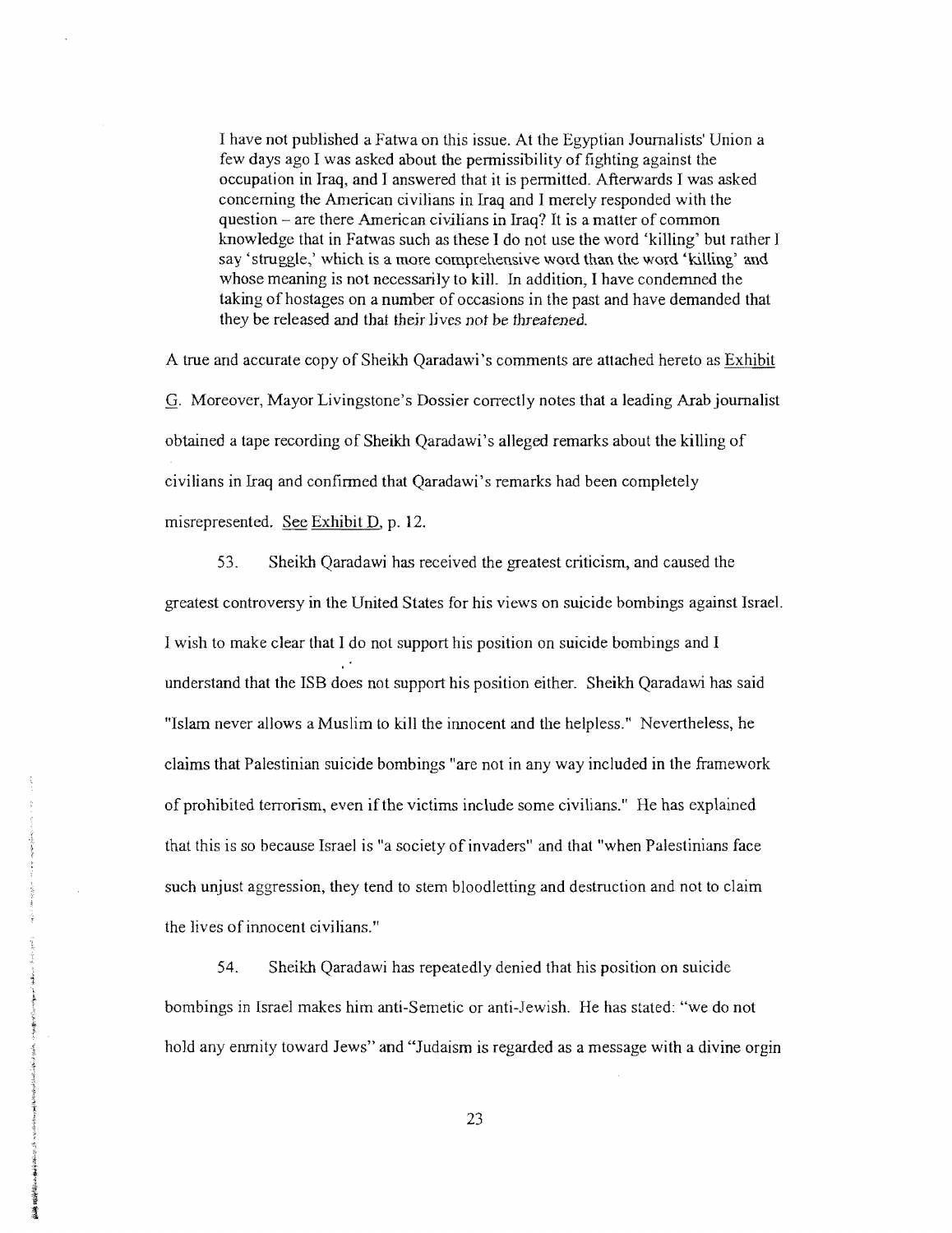and a high status." He has repeatedly emphasized that "we do not fight Israelis because they are Jews but because they took our land, killed our children and profaned our holy places." See Exhibit D, p. 6.

55. Sheihk Qaradawi has made statements condemning suicide attacks outside of the Palestinian territories and on those other than Israeli targets. In particular he has been quoted as stating that he "agree[s] with those who do not allow such martyr operations to be carried out outside the Palestinian territories."

56. For example, on March 20, 2005, Sheikh Qaradawi issued a condemnation of a suicide car-bombing that had occurred in Doha, Qatar the day before. Sheikh Qaradawi issued a statement: "Such crimes are committed by insane persons who have no religious affiliation and play well into the hands of the enemies." and "I urge all Qataris to stand united in facing such an epidemic and uproot it to nip the infection in the bud, otherwise it will spread like wildfire. I, in the name of all scholars in Qatar, denounce such a horrendous crime and pray that it would be the last and implore God to protect this secure country." A true and accurate copy of Sheikh Qaradawi's remarks are attached hereto as Exhibit H.

57. The Defendants' statements condemning the ISB as radical and worse because they years earlier voted to offer Sheikh Qaradawi an honorary trusteeship is thus inexcusably simplistic and highly misleading. At the time the ISB made its offer, Sheikh Qaradawi was regarded nearly universally as an Islamic scholar of the highest caliber and a moderate. I also understand that the Defendants have based a part of their attack on the ISB on the fact that a videotape made by Sheikh al Qaradawi was played at the ISB expressing support for the ISB's new Mosque and Cultural Center project. I have not

三、大学のことをある あいまくち

24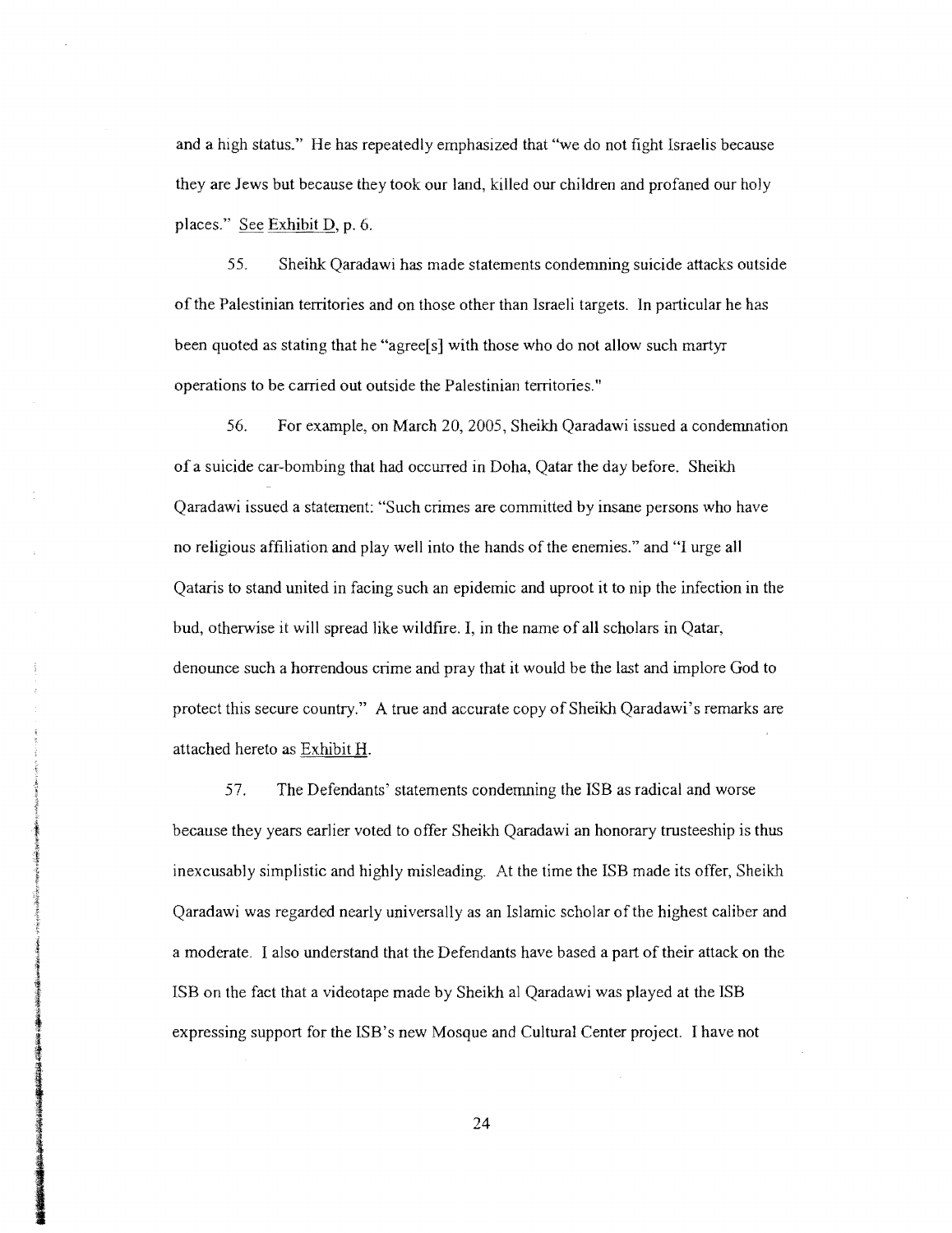reviewed the videotape myself but have reviewed a copy of his comments, which have been translated into English. A copy of the translated text is attached hereto as Exhibit L

58. Assuming the translation of Sheikh al Qaradawi's comments are accurate, the videotape is an innocuous statement ofthe religious bases for Muslims to support the Mosque financially. It is not a political statement. It does not reference any aspect of the Israeli-Palestinian conflict or the issue of suicide bombings. It is simply an expression of support for a project which includes a cultural center dedicated to inter-faith dialogue and understanding. Indeed, the videotape message in support ofthe project is an indication of Sheikh Qaradawi's support for such efforts to promote an understanding of Islam.

## The Contents of the ISB Library

59. The Defendants' suggestion that because the ISB library contains works from authors such as Sayid Qutb, Mawlana Mawdudi, Ahmad Sakr, Ibn Taymiya and others that this means that the ISB promotes or supports radical Islam truly is absurd. By way of example, the Boston Herald reported that the ISB library had a "noticable Muslim Brotherhood flavor." Neither Mawdudi nor Ibn Taymiyya (who lived centuries before the Brotherhood was founded) were Muslim Brothers nor, as far as I know, is Ahmad Sakr.

60. Had the Defendants performed even the most minimal investigation, they would have discovered that the works of these authors are contained in most wellregarded libraries which maintian publications by Islamic scholors and religious leaders. This includes the libraries at the Library of Congress, Harvard College, Georgetown University and others. In fact, given my background, I would consider works from any of these authors essential in trying to understand and appreciate Islam, the history ofthe